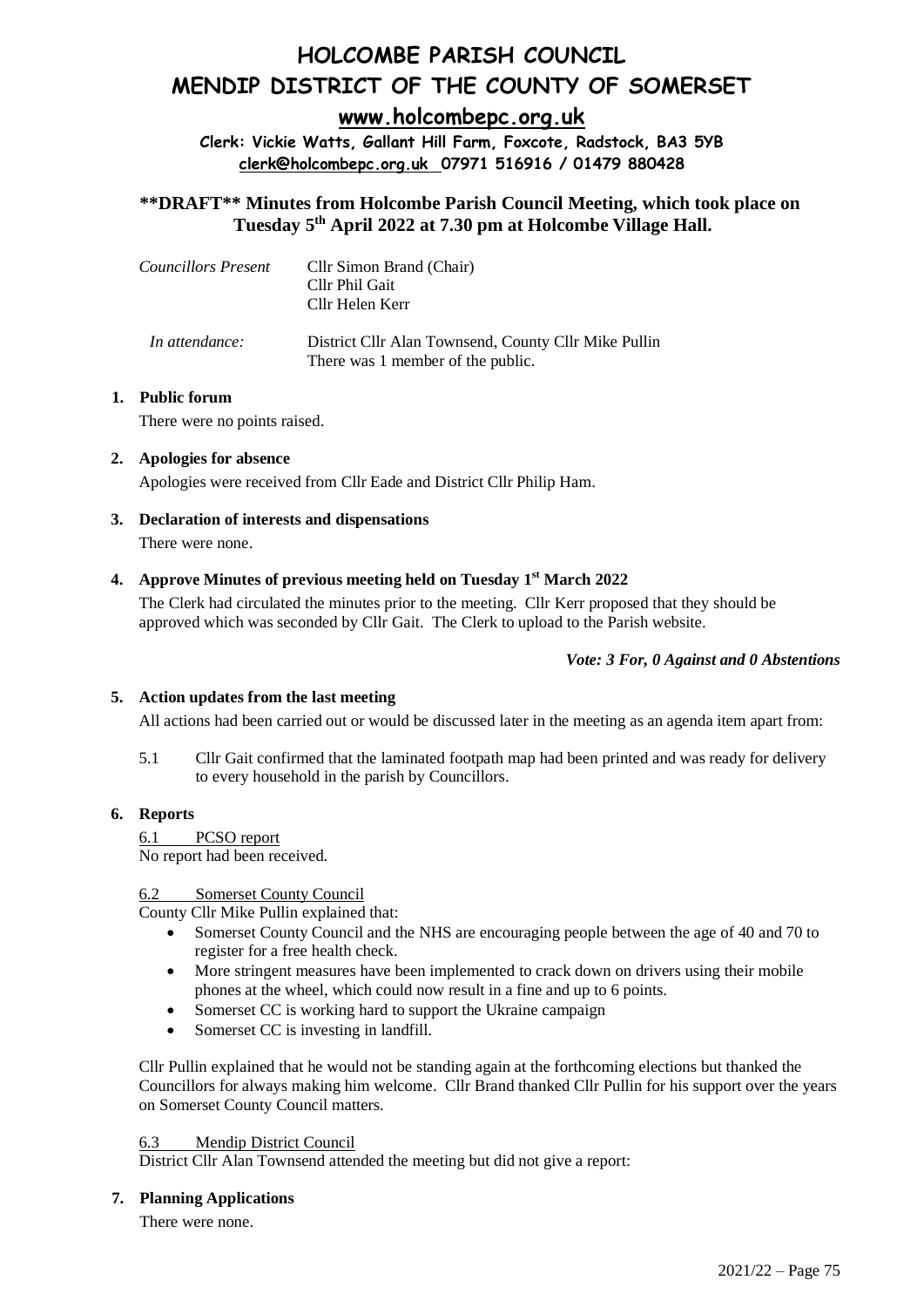# **HOLCOMBE PARISH COUNCIL MENDIP DISTRICT OF THE COUNTY OF SOMERSET [www.holcombepc.org.uk](about:blank)**

# **Clerk: Vickie Watts, Gallant Hill Farm, Foxcote, Radstock, BA3 5YB [clerk@holcombepc.org.uk](about:blank) 07971 516916 / 01479 880428**

# **8. Planning Updates**

2022/0163/HSE – Erection of single storey rear extension and dormer. Cartref, Brewery Lane, Holcombe, Radstock. Approved by Mendip District Council planning office with conditions.

# **9. Consider relocating the litter bin from Longleat Road**

The Clerk reported that Somerset County Council had agreed to the bin being relocated to the new site adjacent to the grit bin at the junction of Longleat Road and Longleat Lane. The agreement needs to be signed by the Clerk and returned to SCC

## *Action: Clerk to complete the paperwork and return to SCC. Clerk to seek quotes from contractors to relocate the bin*

# **10. Finance**

10.1 Bank Reconciliation The Clerk will drop the bank reconciliation to Cllr Gait for it to be checked before the next meeting.

#### *Action: Clerk to deliver to Cllr Gait*

#### Consider year- end review 2021/22

The Clerk confirmed that the spreadsheet would be shared by email for comment and would be an agenda item for the May meeting.

#### *Action: Clerk to circulate by email.*

#### 10.3 Consider purchase of new union flag

The Clerk confirmed that a new Union flag would cost £147.54 including delivery. It was proposed by Cllr Kerr and seconded by Cllr Gait that the flag should be purchased.

# *Action: Clerk to make the purchase*

#### 10.4 Agree new pay scale rate & back pay to as recommended by National Association of Local Councils

The new rates of pay had been circulated to all for consideration. It was proposed by Cllr Kerr and seconded by Cllr Gait that the new rate be adopted and backdated to the 1<sup>st</sup> of April 2021 as recommended by the National Association of Local Councils. The total due was £75.00.

#### *Action: Back pay to be paid.*

#### 10.5 Discuss pending closure of the Hodge bank account

The Clerk confirmed that a letter had been received from Hodge Bank explaining that in the future they were only managing personal accounts and therefore wanted to return the money currently held on account. It was agreed that the money should be returned to the reserve account.

#### *Action: Clerk to complete paperwork to confirm the transaction.*

10.6 Parish Council payments

The following invoices were presented for payment:

| V Watts – Salary £297.90 and Expenses £25.46            | £323.36    |
|---------------------------------------------------------|------------|
| V Watts – Back pay 01/04/21 til 31/03/22                | £ $75.00$  |
| Holcombe Village Hall (Hire Jan -March)                 | £ $54.00$  |
| One Stop Promotions – Union Flag                        | £ 147.54   |
| Opal Print Bath – Footpath maps                         | £ 196.00   |
| Somerset Forge - Brazier (for beacon lighting ceremony) | £ $720.00$ |
| Coleford PC – SALC reconnecting community grant         | £1250.00   |
| Holcombe Gala - SALC reconnecting community grant       | £ 530.00   |